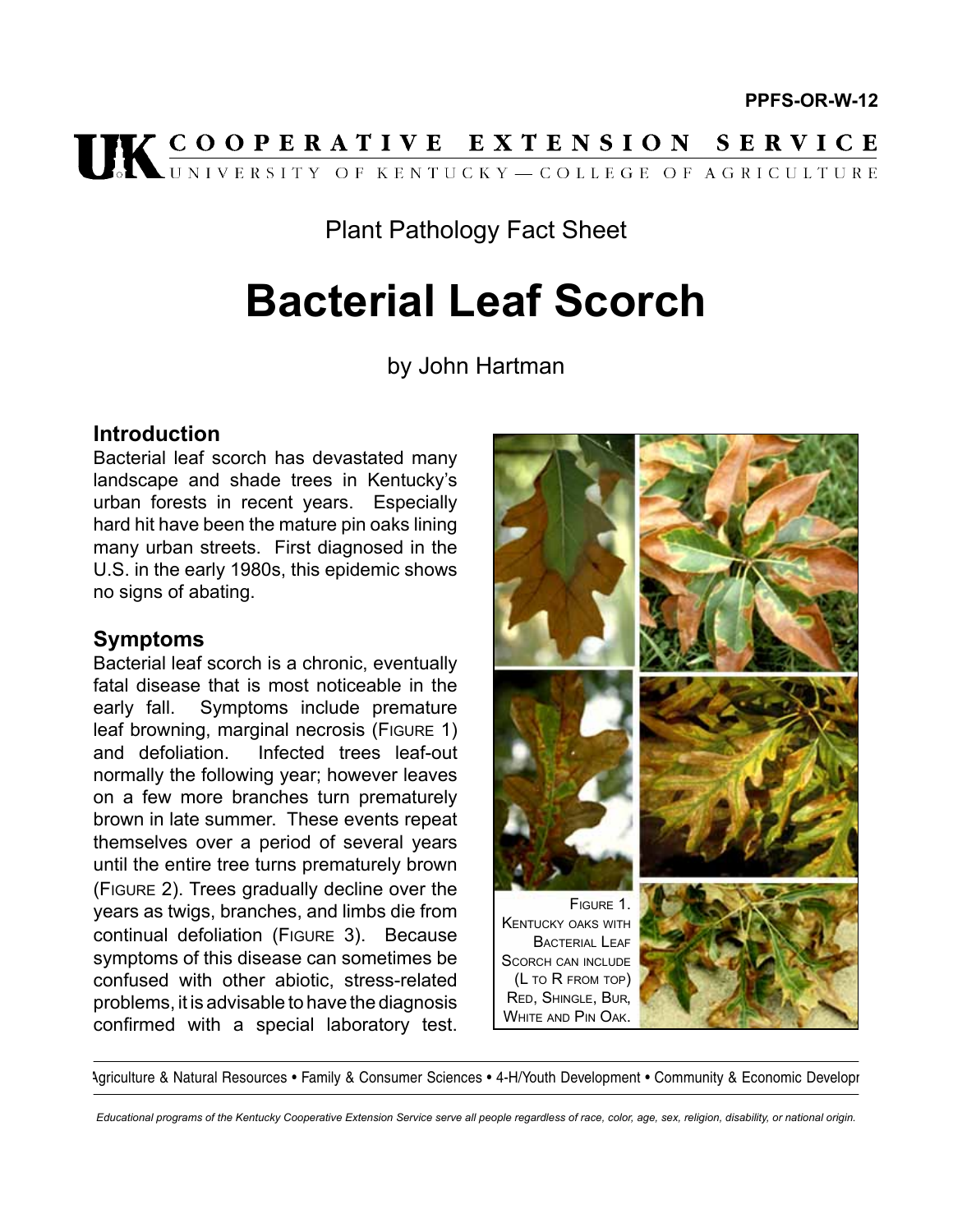

Figure 2. Bacterial leaf scorch causes premature BROWNING OF PIN OAK  $(L)$  compared to unaffected tree  $(R)$ .

Leaf tissue can be tested for the presence of the bacterium at the University of Kentucky Plant Disease Diagnostic Laboratory.

#### **Cause and Spread**

Bacterial leaf scorch is caused by the bacterium *Xylella fastidiosa*. This bacterium is spread by leafhoppers and treehopper insects, although it does not appear to be spread from tree to tree very rapidly. Nevertheless, in some neighborhoods where the disease has been present for many years, a high proportion of mature oaks may show symptoms of bacterial leaf scorch (Figure 4). Little is known about which of these leafhopper vectors are active in Kentucky. There is some evidence that *X. fastidiosa* is present in symptomless shrubs,



Figure 3. Pin Oak with branch dieback resulting from chronic Bacterial Leaf Scorch disease.

grasses and weeds in the landscape. Thus, leafhoppers may not necessarily pass the disease from tree to tree, but may be acquiring the bacterium from other hosts.

The pathogen infects the xylem where it partially blocks the flow of water to the leaves, resulting in leaf scorch symptoms. Some researchers working with this disease suggest that leaf scorch symptoms are more severe during times when other stresses are placed on the tree. Timing of symptom development in mid- to late summer in urban trees is often associated with various moisture and heat stresses occurring that season.

#### **Host Range and Location**

Bacterial leaf scorch is found throughout much of the eastern and southern U.S. In Kentucky, it is present in landscape trees in many urban areas, including Paducah, Madisonville, Owensboro, Bowling Green, Somerset, Louisville, and Lexington. This disease has not been detected in Kentucky's forest trees.



Figure 4. Street tree Pin Oaks begin to show decline DUE TO BACTERIAL LEAF SCORCH (L), WITH COMPLETE LOSSES OCCURING A FEW YEARS LATER  $(R)$ .

Bacterial leaf scorch has been commonly observed in oaks, especially pin oak and red oak, and in sycamore in Kentucky. It is also occasionally found here in red maple, sugar maple, silver maple, London plane, hackberry, mulberry, elm, and sweetgum. Refer to TABLE 1 for a list of known hosts, and Figures 1, 5 and 6 for typical symptoms.

#### **Disease Management**

There is no cure for bacterial leaf scorch, so one should expect diseased trees to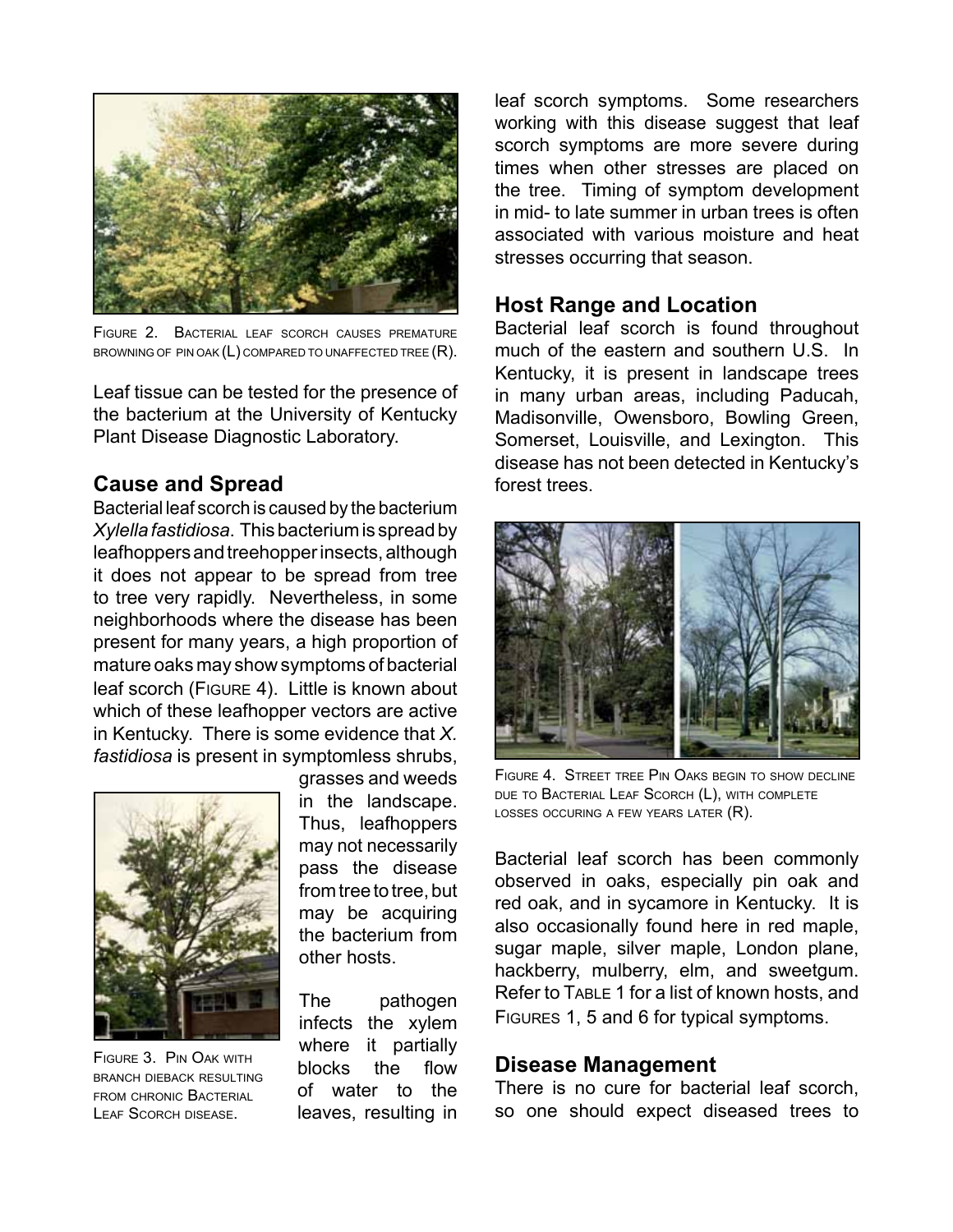

Silver Maple (above) and Sugar Maple (L). Red Maples and Boxelders are also susceptible.

be gradually lost over the years. Because infected trees decline gradually, it may be 5 to 10 years before there are many dead limbs and branches present. In the meantime, tree owners can provide good growing conditions for the trees to prolong their survival and to enhance their aesthetic value.

•  Pruning. Newly infected trees can be made to look somewhat presentable for a few more years if the dead wood is pruned out.

• WATERING TREES. Kentucky summer weather can sometimes be hot and accentuated by periods of drought lasting anywhere from a week to several months. A study conducted by the University of Maryland demonstrated a possible correlation between bacterial leaf scorch and water stress. Based on their results, Kentucky tree owners and landscape managers may be able to prolong the lives of their scorch-infected trees by applying supplemental water during the hot, dry parts of the growing season.

• TREE-INJECTIONS. There are commercial tree-injection products containing the antibiotic oxytetracyclene which are sold and used for the management of bacterial leaf scorch

disease. Injections, which are made into the root flare at the base of the tree, may provide temporary remission of the symptoms. To be effective, however, the antibiotic would need to be re-injected, perhaps annually or more often. In Kentucky, we have observed symptoms in pin oaks and red oaks treated with antibiotic injections can be delayed by several weeks. These treatments do not cure infected trees, but they may prolong the life of the tree. Researchers with the National Park Service who are combating this disease in elms on the Mall in Washington, D.C. have not found injections to be an effective longterm solution.

Research has also shown that injections by themselves can cause long-term problems for trees since the injection holes may become ports of entry for wood rotting organisms. Even when decay organisms do not invade, areas of the wood behind the injection point are rendered discolored and non-functional. If frequent re-treatment is required, injections are likely to cause considerable damage over the life of a tree.

In summary, while treatments may prolong tree life, long term research results are not available and injections inherently damage trees. Thus, the choice to use of antibiotic injections for bacterial leaf scorch would vary with the wishes and objectives of the tree owner.

•  Tree replacement. The best remedy for bacterial leaf scorch is tree replacement. Begin planting non-susceptible replacement trees early so that they will attain a reasonable size before the diseased ones are removed. When replanting, it is not necessary to use large transplants. Often, smaller nursery stock becomes established more quickly than larger nursery stock so that after 10 years, their relative sizes might not be much different. During the several years following tree planting, make provisions for watering the trees regularly, applying mulch periodically,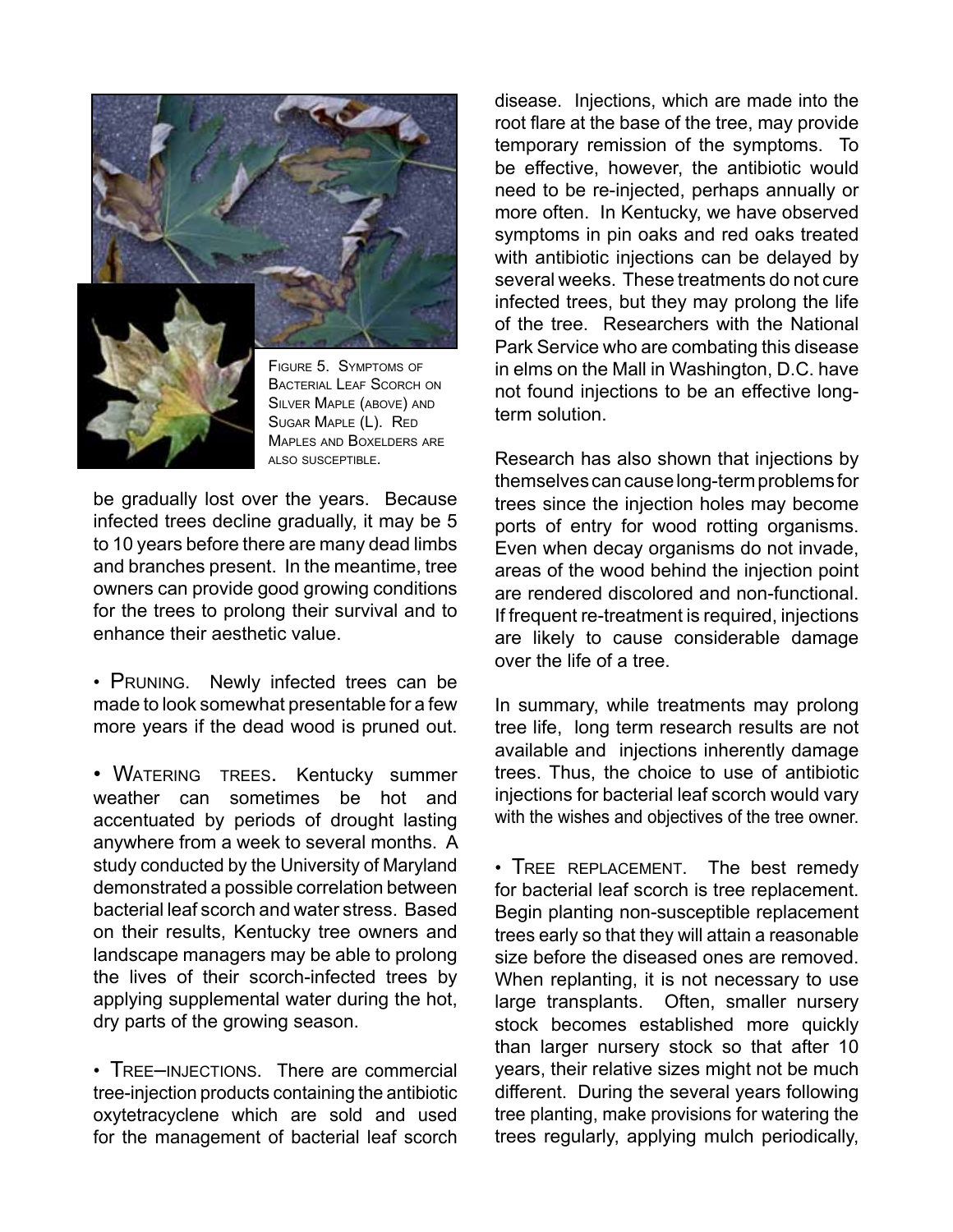and pruning trees correctly so that good, strong, branch structure is established when the trees are young.

To maintain species diversity and to prevent



catastrophic tree losses due to diseases or insects, avoid planting all the same tree species in a neighborhood, or a community. Select trees that do well in



Figure 6. Other trees susceptible to Bacterial LEAF SCORCH INCLUDE (TOP to bottom) Sycamore, Ginkgo and Sweetgum

Kentucky, such as those included in the University of Kentucky

materials listed in Additional Resources.

Refer to Table 2 for a list of large-sized trees that have not yet been affected by bacterial leaf scorch. These trees might make suitable replacements for trees lost along streets, in parks and in yards. Some may have other drawbacks. Readers are urged to learn more about the habits of these trees

before purchasing plants. If a selection will be used as a street tree, it should first be determined if that species is permitted by the local municipal arborist or tree authorities.

# **Additional Resources**

The following University of Kentucky resources can be helpful in selecting appropriate replacement trees.

Available at County Extension Offices (publications)

• *Large Trees, the Giants of Kentucky's Landscape* by Fountain, W. M., Witt, M. L., and Swintosky, J. S. (1996). 45 p.

- *Medium-Sized Trees for Kentucky Landscapes* by Witt, M. L., Fountain, W. M., and Swintosky, J. S. (1995). 42 p.
- *Small Trees for Urban Spaces in Kentucky* by Witt, M. L., Nash, L. J., Fountain, W. M., and Crankshaw, N. (1995). 40 p.

Available for use at County Extension Offices (compact disks)

• *Large Trees for Kentucky Landscapes* by Robert Geneve and Christy Cassady

• *Small and Medium Trees for Kentucky Landscapes* by Robert Geneve and Christy **Cassady** 

Available on the Web

• Native Trees of Kentucky (Department of Horticulture)

[http://www.uky.edu/Ag/Horticulture/](http://www.uky.edu/Ag/Horticulture/kytreewebsite/treeprofiles/treelist.htm) [kytreewebsite/treeprofiles/treelist.htm](http://www.uky.edu/Ag/Horticulture/kytreewebsite/treeprofiles/treelist.htm)

(*Issued July 2007*)

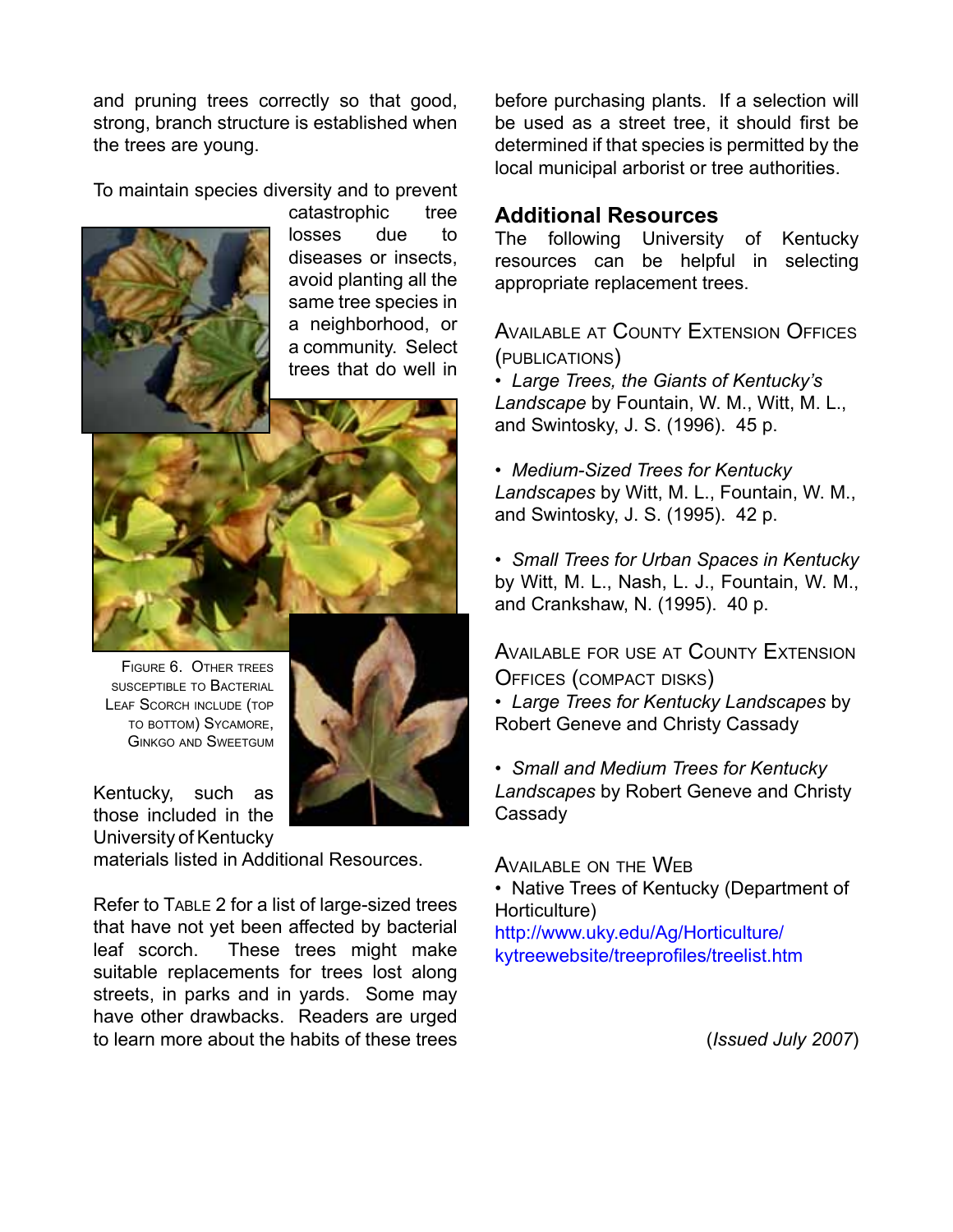| <b>Family or group</b> | <b>Common name</b>        | <b>Scientific name</b>  |
|------------------------|---------------------------|-------------------------|
| Dogwood                | Flowering dogwood         | Cornus florida          |
|                        | Oriental dogwood**        | C. kousa                |
| Elm                    | American elm <sup>*</sup> | Ulmus americana         |
| Gingko (FIGURE 6)      | Maidenhair tree**         | Gingko biloba           |
| Hackberry              | Common hackberry*         | Celtis occidentalis     |
| Maple (FIGURE 5)       | Box elder*                | Acer negundo            |
|                        | Red maple*                | A. rubrum               |
|                        | Silver maple*             | A. saccharinum          |
|                        | Sugar maple*              | A. saccharum            |
| <b>Mulberry</b>        | White mulberry*           | Morus alba              |
| Oak (FIGURE 1)         | <b>Black oak</b>          | Quercus velutina        |
|                        | Bluejack oak              | Q. incana               |
|                        | Bur oak*                  | Q. prinus               |
|                        | Chestnut oak              | Q. macrocarpa           |
|                        | English oak**             | Q. robur                |
|                        | Laurel oak                | Q. laurifolia           |
|                        | Live oak                  | Q. virginiana           |
|                        | Northern red oak*         | Q. rubra                |
|                        | Pin oak*                  | Q. palustris            |
|                        | Post oak                  | Q. stellat              |
|                        | Scarlet oak*              | Q. coccinea             |
|                        | Shingle oak*              | Q. imbricaria           |
|                        | Shumard oak               | Q. shumardii            |
|                        | Southern red oak          | Q. falcate              |
|                        | Swamp chestnut oak**      | Q. michauxii            |
|                        | Swamp white oak           | Q. bicolor              |
|                        | Turkey oak                | Q. laevis               |
|                        | Water oak                 | Q. nigra                |
|                        | White oak*                | Q. alba                 |
|                        | Willow oak*               | Q. phellos              |
| Sweetgum (FIGURE 6)    | American sweetgum*        | Liquidambar styraciflua |
| Sycamore (FIGURE 6)    | American sycamore*        | Platanus occidentalis   |
|                        | London plane*             | P. x acerifolia         |

**Table 1.** Tree species known to be susceptible to bacterial leaf scorch.

\* Bacterial leaf scorch is present in Kentucky on these trees.

\*\* Bacterial leaf scorch is present in Kentucky, but not in other states, on these trees.